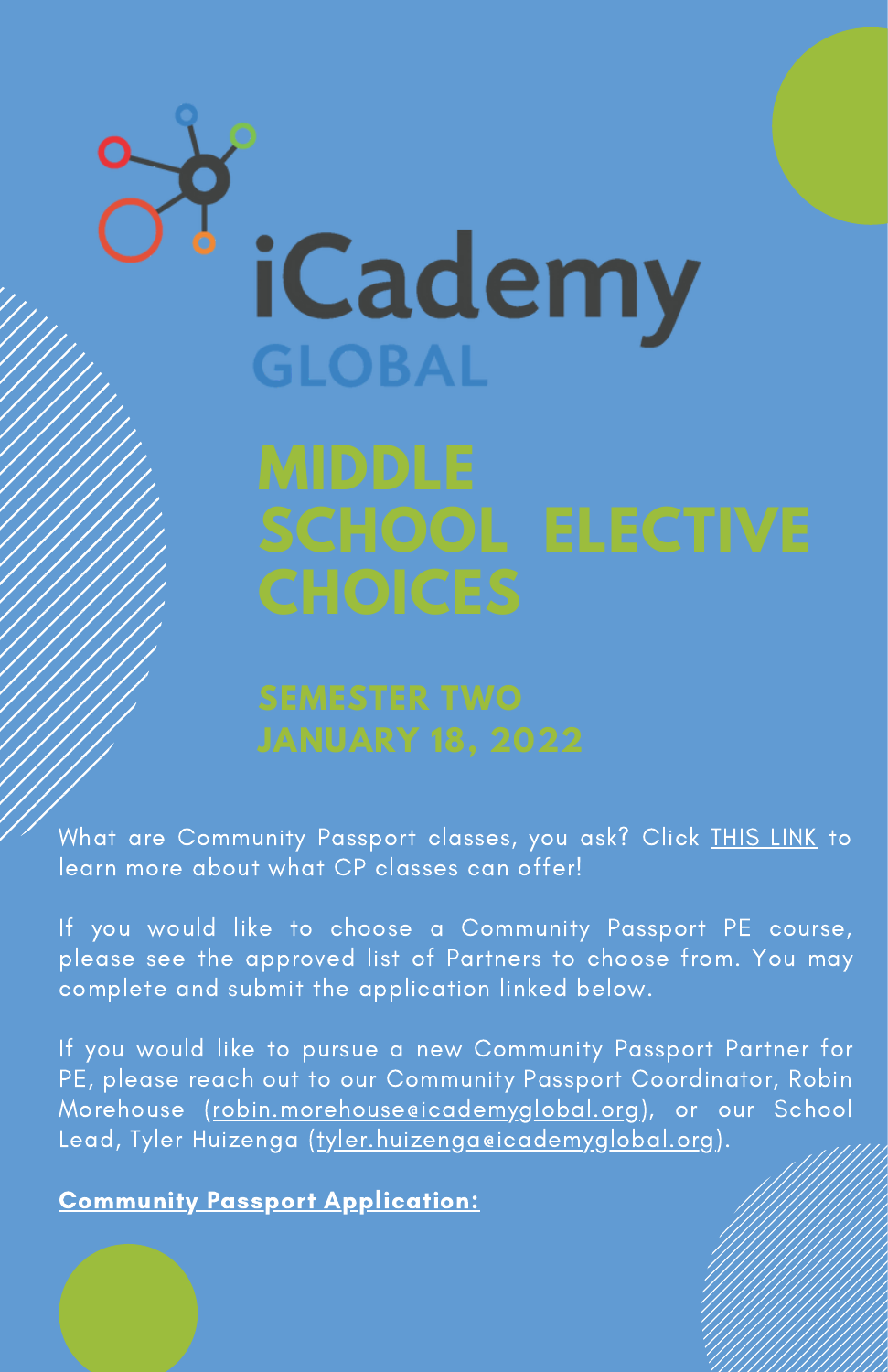### CHOOSE ONE OF THESE

- Music 6
- CP: Music 6

## ALSO, CHOOSE ONE OF THESE

- $•$  Art 6
- CP: Art 6
- Introduction to Typing
- Foundations of Virtual Learning
- $\bullet$  PE 6
- $\bullet$  CP: PE 6
- MS Spanish B (only if taken MS Spanish A)
- CP: Artificial Intelligence (AI)
- CP: Outdoor Discovery Center
- CP: Protégé Game Studio Traditional Art 2 Digital Media - Level 1
- CP: Protégé Game Studio Traditional Art 2 Digital Media – Level 2
- CP: Protégé Game Studio Video Game Development – Level 1
- CP: Protégé Game Studio Video Game Development – Level 2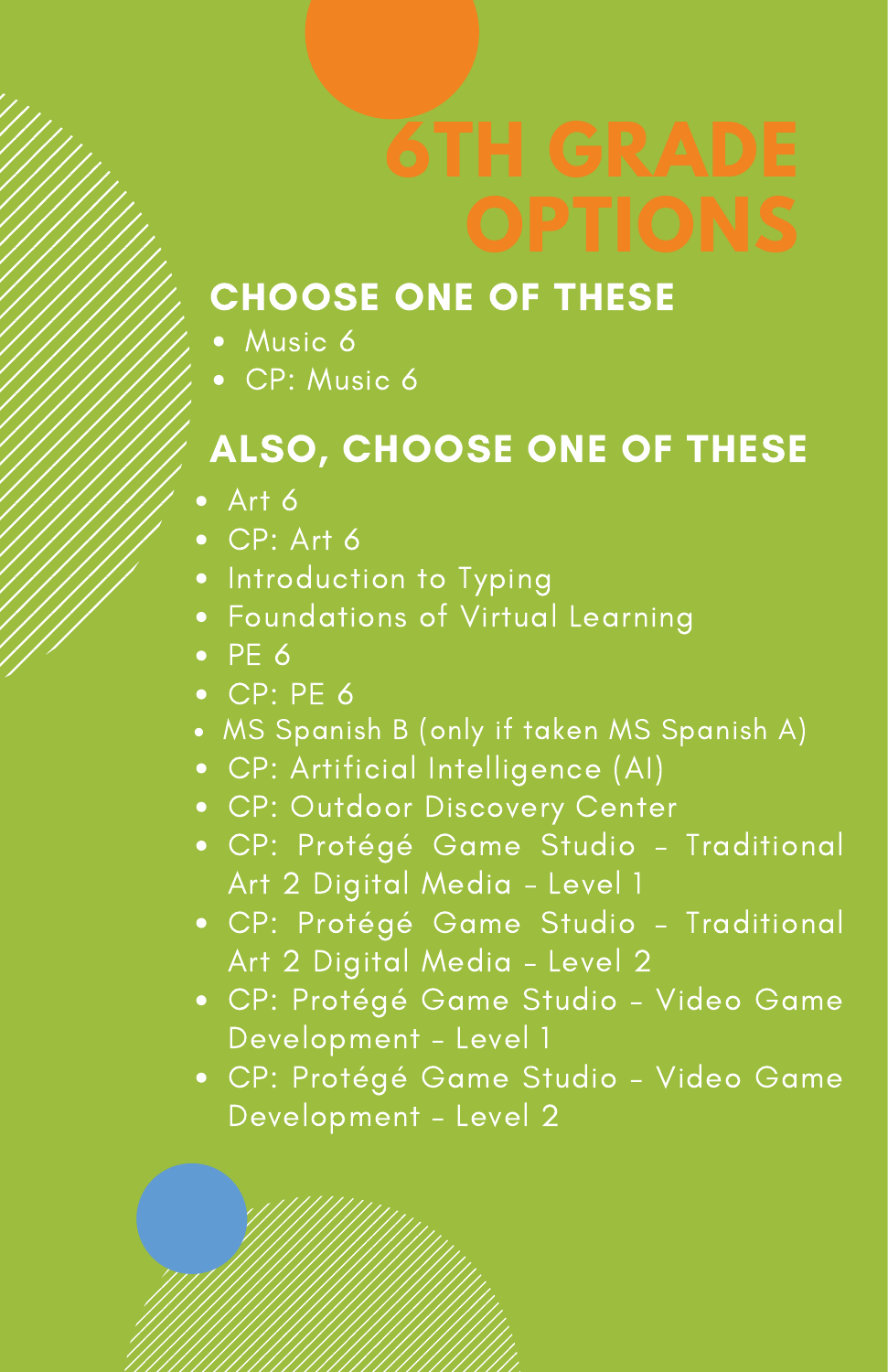### CHOOSE ONE OF THESE

- Physical Education 7
- CP: Physical Education 7

### ALSO, CHOOSE ONE OF THESE

- Music 7
- CP: Music 7
- $\overline{\phantom{a}}$  Art  $\overline{7}$
- $\bullet$  CP: Art 7
- Introduction to Typing
- Foundations of Virtual Learning
- MS Spanish B (only if taken MS Spanish A)
- HS Spanish B (only if taken HS Spanish A)
- CP: Artificial Intelligence (AI)
- CP: Outdoor Discovery Center
- CP: Protégé Game Studio Traditional Art 2 Digital Media - Level 1
- CP: Protégé Game Studio Traditional Art 2 Digital Media – Level 2
- CP: Protégé Game Studio Video Game Development – Level 1
- CP: Protégé Game Studio Video Game Development – Level 2
- CP: Protégé Game Studio 3D Video Game Modeling and Animation – Segment A
- CP: Protégé Game Studio 3D Video Game Modeling and Animation – Segment B